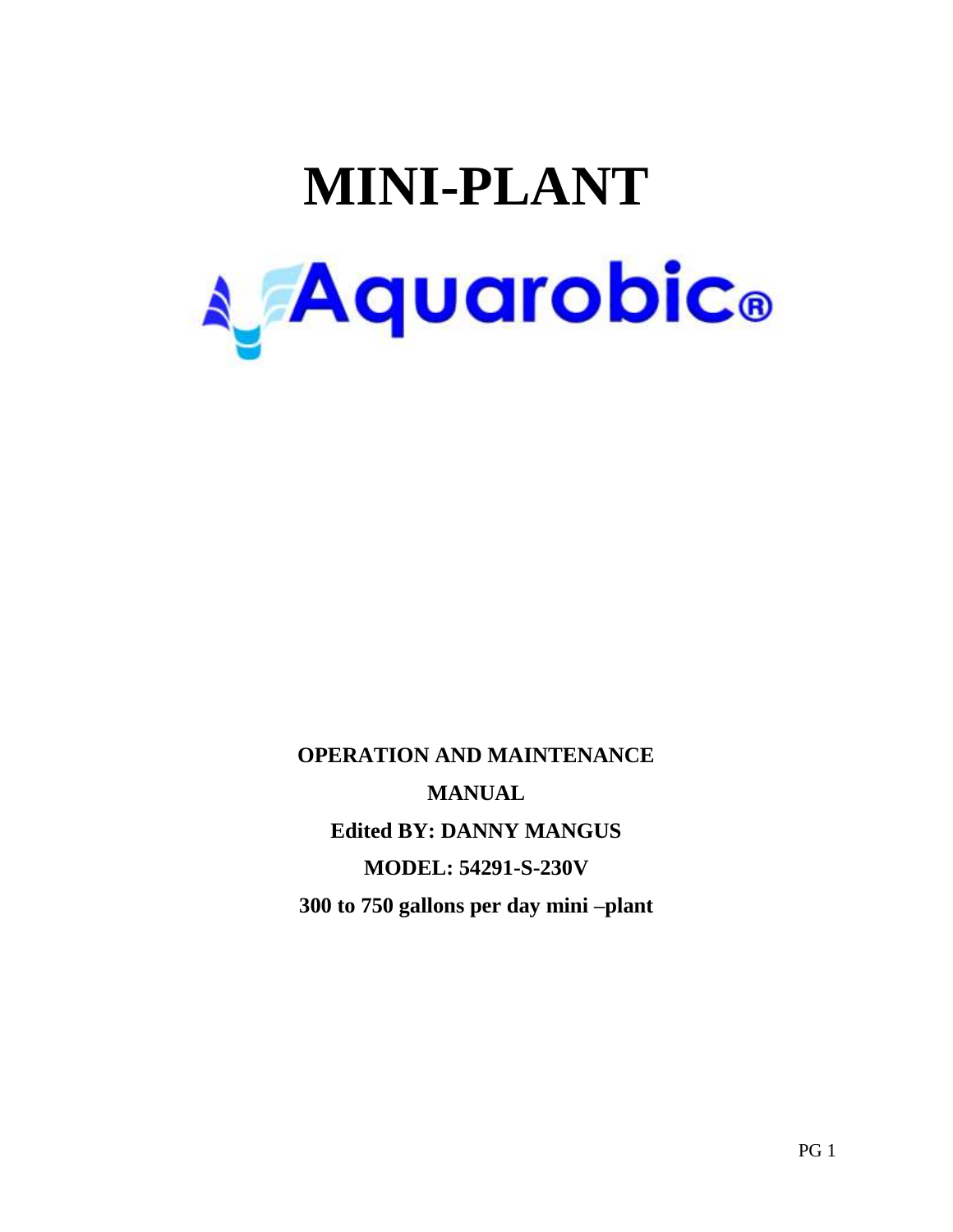#### **TABLE OF CONTENTS**

|--|

| CHAPICI                                                             |               |
|---------------------------------------------------------------------|---------------|
| Title                                                               | Page          |
| 1. Introduction                                                     | 3             |
| 2. Definitions and Terminology                                      | 4             |
| 3. Process Description                                              |               |
| 4. Components & Parts                                               |               |
| Tank                                                                | 5             |
| <b>Tank Components</b>                                              | $\mathfrak s$ |
| <b>Electrical Supply</b>                                            | 5             |
| <b>Manways</b>                                                      | 5             |
| <b>Control Panel</b>                                                | 6             |
| 5. Routine Maintenance                                              | 7             |
| Routinely                                                           | 7             |
| Quarterly Routine (Scheduled $3^{rd}$ & $9^{th}$ month maintenance) | 7             |
| Bi-Annual Routine (every 6 months and annually)                     | 7             |
| The disposal area                                                   | 8             |
| Emergency operation                                                 | 8             |
| 6. Aquarobic do's and don'ts (Quick Check List)                     |               |
| 7. Water Loving Guide for Filter Bed<br>10                          |               |
| 8. Parts List                                                       |               |
| 9. Spare Parts List                                                 |               |
| 11. Warranty                                                        |               |

THE MANUFACTURER DEEMS a CERTIFIED TECHNICIAN BY THE STATE AND AQUAROBIC TO PERFORM THE QUARTERLY MAINTENANCE AND SERVICE, ALONG WITH THE REPAIRS IS MANDATORY.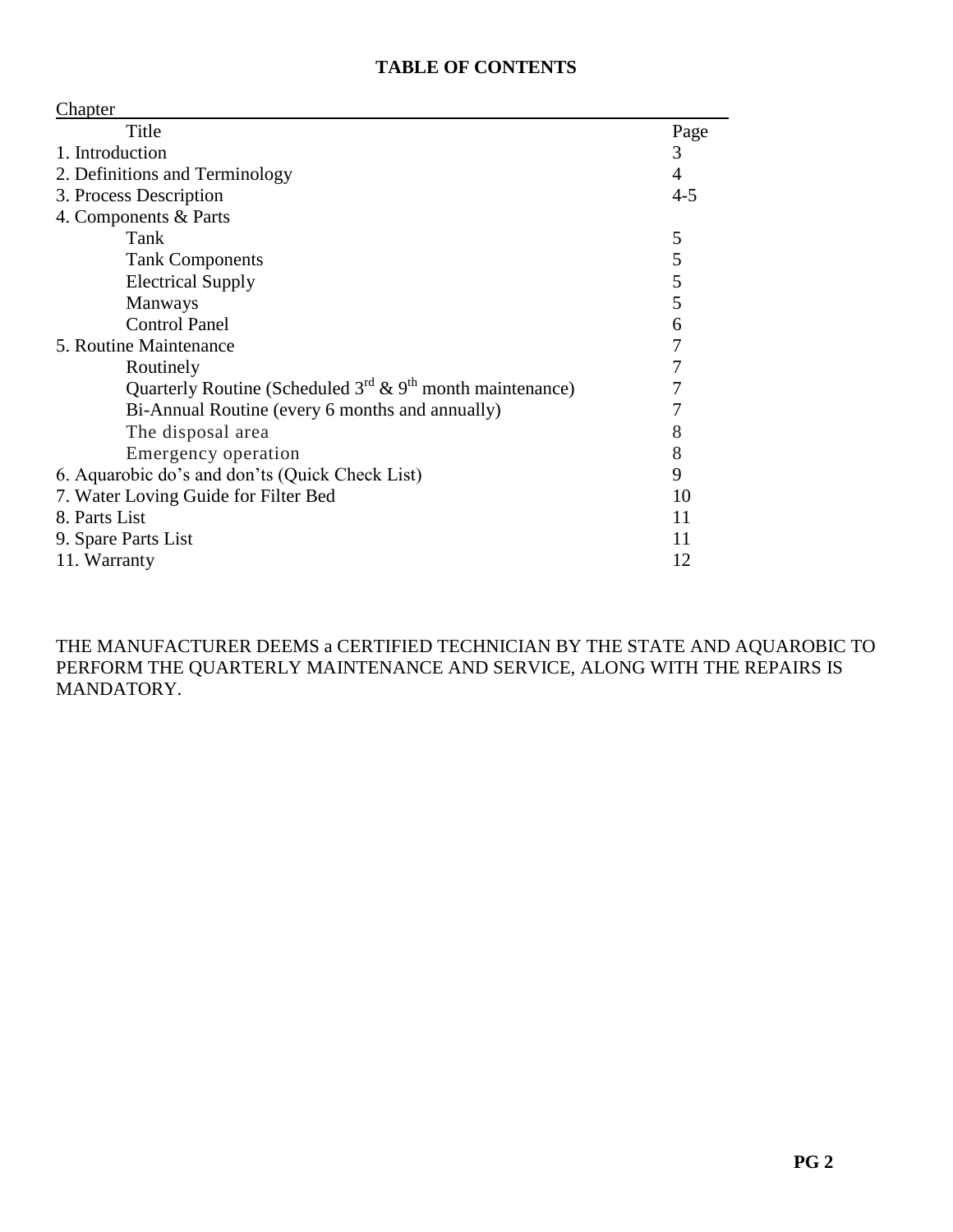#### **INTRODUCTION**

Whereas the basic principle of operation remains constant understanding the treatment system is an engineered product and subject to design changes or upgrades is essential. Constant and conscience efforts are made to ensure component and component operation are in keeping with or ahead of the industry standards to provide minimal maintenance and trouble free operation.

The Aquarobic treatment system is a very versatile system. The basic system and original design was conceived for simple installation by constructing a pre-assembled system in fiberglass tanks and providing the necessary control system; the installation was a matter of installing the tank, providing power to the control panel and piping to and from the system. Through climate changes, soil conditions, discharge requirements the system has met all demands beginning with the mini-plant kit which was adapted for use with concrete tanks to the use of biological filtering, to ultra violet and chlorine cleansing. The demands were made and the needs have been met as part of the ongoing changes and keeping with our dedication to the preservation of our environment.

It is not our desire or intent to provide a detailed listing or instruction for each version available but to provide you a basic understanding of the principles of operation which will help you in the use and maintenance of the system.

We strongly recommend you seek out a qualified or licensed operator to establish maintenance and monitoring program to perform the system checks as outline in this manual. **It is important that the operator be fully trained.** A quarterly maintenance inspection will enhance the success of a long trouble free system operation.

Should you have trouble locating a qualified operator; sources available are the installer, local health department and the manufacturer.

The Mini-Plant is a multi-chamber fiberglass unit and as such, produces no offensive odors because it is a natural biological process that utilizes the free oxygen from the surrounding atmosphere. Located in the aeration tank, energy-efficient air compressors force oxygen-rich air through pipes to foam diffusers located just off the tank floor. This process forces oxygen to the mixture, stimulating the growth of millions of naturally existing microorganisms that biologically purify the wastewater. Small organisms such as bacteria, protozoa, rotifers, and nematodes are not present without oxygen. In the presence of oxygen they change the pollutant molecules, composed of Carbon (C), Oxygen (O), Hydrogen (H), Nitrogen (N), Sulfur (S), Phosphorous (P), into CO<sup>2</sup> (Carbon dioxide), H2O (water), NO<sup>3</sup> (Nitrate), SO<sup>4</sup> (Sulfate), PO<sup>4</sup> (Phosphate), and release energy in the form of heat. Aquarobic utilizes a sequential batch reactor (SBR) process in order to achieve optimum clarity of the treated effluent whereby daily flows are held in the aeration tank and a predetermined volume of effluent is treated. It is important to note that periodic surges or peak flow periods do not affect an SBR process as it would in a flow-through system. Multi-batch Mini-Plants continuously provide aeration to the treatment chamber. Tanks and disposal beds are designed for a specific daily flow; exceeding that flow on any given day by more than 10% may cause the high liquid level sensor to activate. The high water alarm may be silenced with a switch located on the control panel. Please note the red light will stay on until the water level drops below the sensor. If the high level alarm stays on for more than 24 hours, contact your service representative.

Should the blower or pump alarm activate, open the panel door, and reset the circuit breaker. If the procedure does not correct the fault, refer to the non-schedule maintenance section, or contact your service provider or electrician. The purpose of this manual is to guide the operator/service person on technical answers to questions that may arise pertaining to the operation and maintenance of the Aquarobic Mini-Plant™ system. This manual lists the required maintenance to keep the system operating to achieve optimum performance.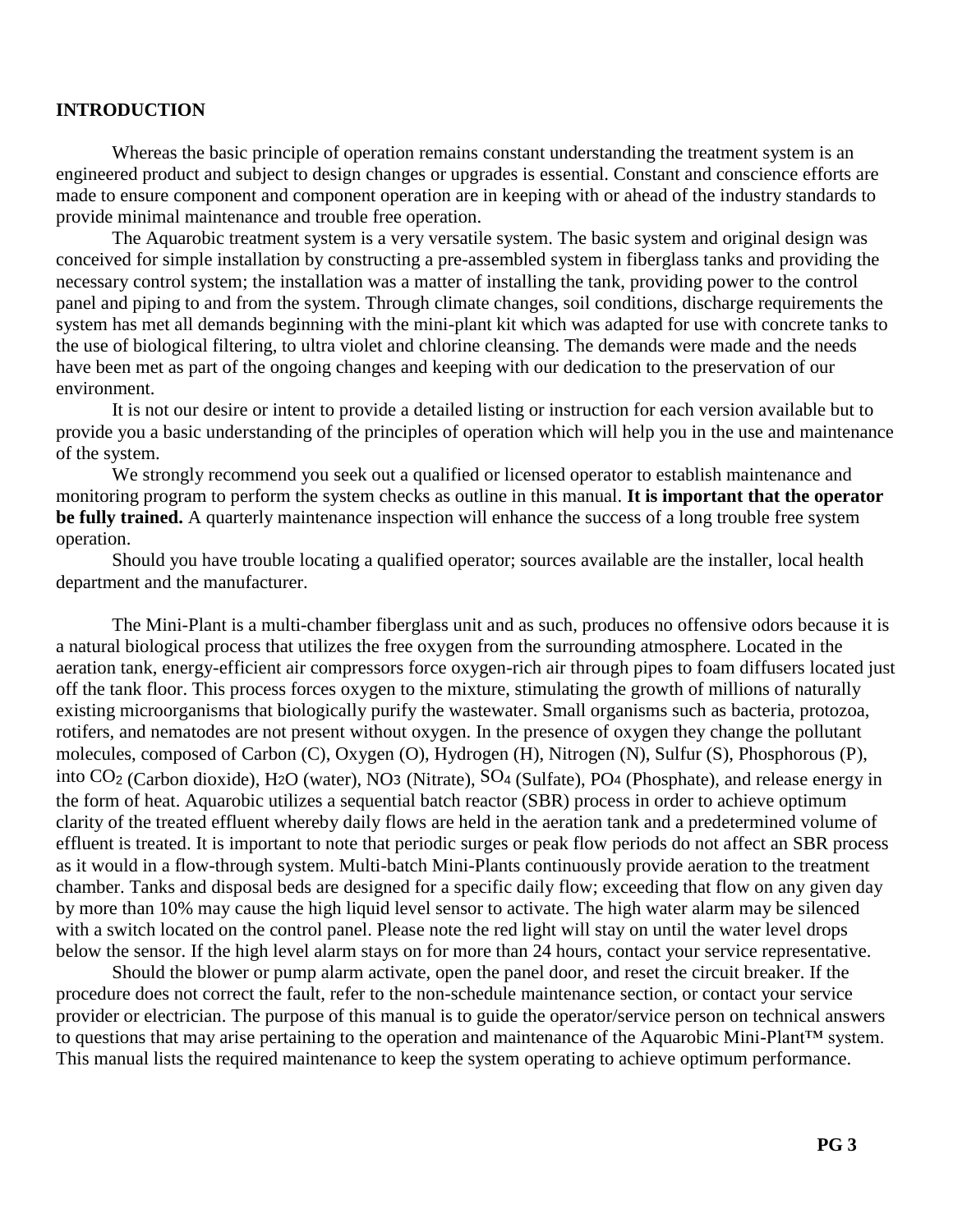#### **DEFINITIONS AND TERMINOLOGY**

#### **SS Suspended Solids**

Solids that either floats on the surface of, or are in suspended in water, sewage, or other liquids, and which are removable by laboratory filtering.

#### **BOD5 Bio-chemical oxygen demand**

Since we cannot measure the strength of human solid and liquid body wastes or the organic wastes originating from food items, we take the indirect route of measuring the amount of oxygen that is required to neutralize the waste so that it can safely be disposed of without harm to the environment. This process of expediting the natural way of "rotting out" organic matter by adding air (oxygen) is affected by several things such as the exposure to oxygen (detention time), concentration of oxygen, presence of active bacteria, agitation and temperature.

With plenty of food and warm temperature, microorganisms procreate resulting in an optimal reduction of organic matter and an improved BOD5 reduction in the plant effluent. A normal well performing sequential batch reactor (SBR) plant will reduce the  $BOD_5$  strength by 90 to 95%.

Depending on the type of service, the raw  $BOD_5$  will normally fall in the range from 150 mg/l to 400 mg/l BOD<sub>5</sub> value of 200 mg/L has been anticipated for this project. It is estimated that the BOD<sub>5</sub> value in the treated effluent will be approximately <5 mg/L. The reduction process will actually continue at a progressively slower rate, and the BOD reduction may be recorded over an extended period 21 days (BOD21). For practical reasons, the industry has standardized on a five-day cut-off (BOD<sub>5</sub>) this being the number, which should have been affixed to the above-mentioned BOD values. A standard septic tank may reduce the BOD by about 40% leaving the remaining BOD to enter the environment.

#### **Ammonia and Nitrification:**

Approximately ninety percent of the nitrogen present in the wastewater is in the form of urea from which ammonia is rapidly derived. The process of converting ammonia in wastewater to nitrogen may be described as two separate biological reactions, although they are frequently interrelated. The first step is designed to convert ammonia nitrogen and organic nitrogen and nitrate nitrogen. The process, nitrification is a result of certain bacteria's ability to oxidize ammonia to nitrate nitrogen. These bacteria (nitrosamines and nitrobacteria) require aerobic conditions in order to grow and multiply. This is accomplished ideally in the aeration chamber tank resulting in an 85% to 95% conversion to nitrite.

#### **MINI-PLANT PROCESS DESCRIPTION**

A basic understanding of the principle of operation will assist you in the use and maintenance of the system. The Mini-Plant is an "aerobic" unit, which does not produce offensive odors. It is a natural biological process using the free oxygen in the surrounding atmosphere. An energy-efficient blower pumps oxygen-rich air into the air diffusers located on the bottom of the tank which produces a churning affect assisting in the breakdown of solids and infuses oxygen into the mixture, which in turn stimulates the growth of millions of microorganisms that biologically, purify the wastewater. These small organisms: bacteria, protozoa, rotifer, and nematode are not present without free oxygen, however, in its presence they change the pollutant molecules which are composed of carbon (C), oxygen (O), hydrogen (H), nitrogen (N), sulfur (S), phosphorous (P), to CO2 (carbon dioxide), H2O (water), NO3 (nitrates), SO4 (sulfates), PO4 (phosphates) by releasing energy in the form of heat.

Once biological treatment is complete, the air supply is automatically shut off allowing the heavy solids and microbes to settle to the bottom of the tank in the form of sludge and the lighter particulates float to the surface of the clear liquid. The discharge pump is suspended in the clear liquor between the bottom and the wastewater surface and through timed evolutions it automatically pumps the daily batch to the discharge point.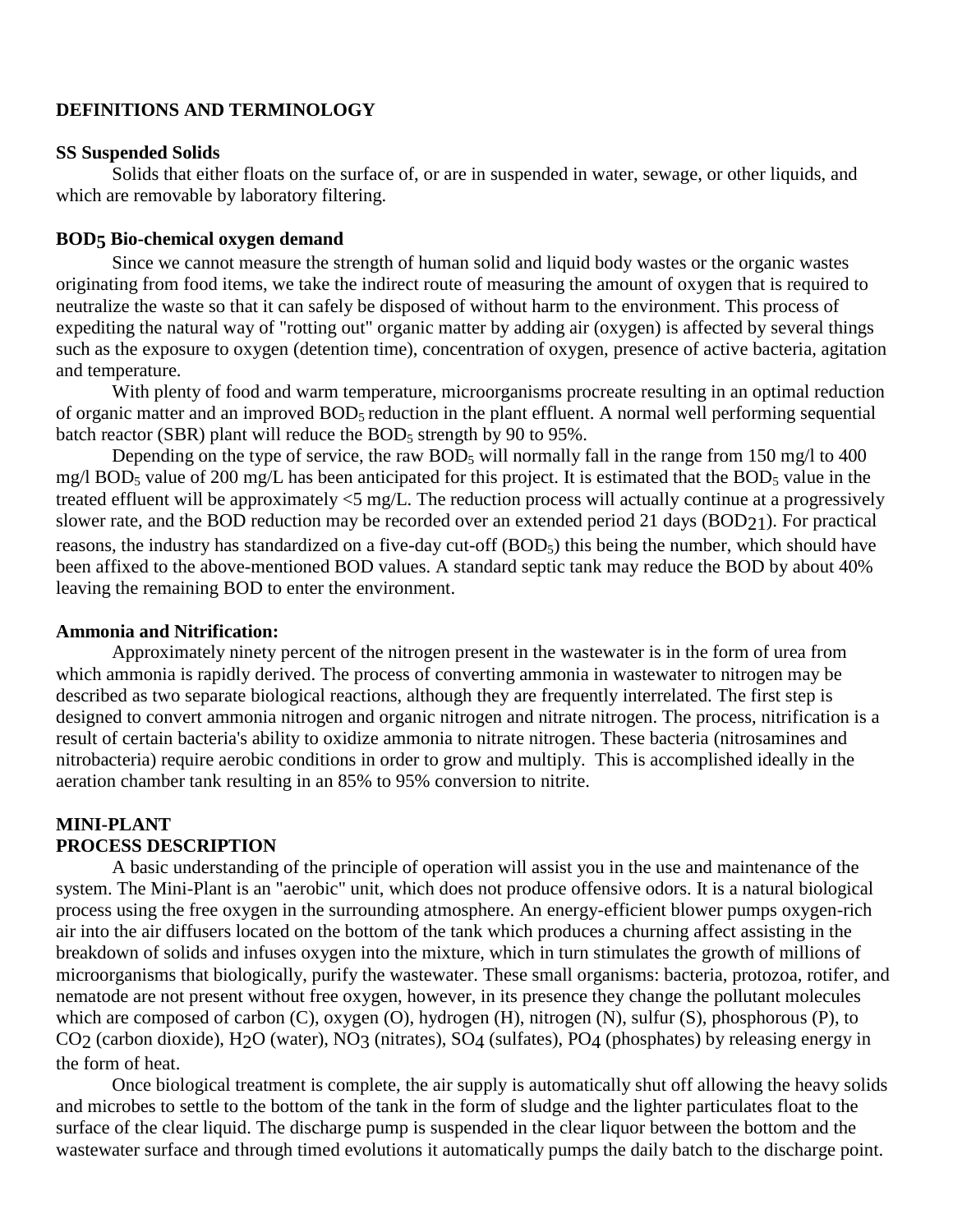A low-level sensor turns the pump off before any floating matter is able to enter the pump inlet. The air compressor then starts the aeration cycle over again and the system is ready to receive the next day's load.

The Mini-Plant tanks capacity is calculate for 3 times the expected daily flow to allow for fluctuation in usage. Exceeding the designed flow gallon per day, will cause the high-level alarm to activate and a red light for visual indication. A temporary small flow overload will self-correct overnight. The high water alarm and red light will remain on until the level drops below the sensor. A switch on the control panel and in some cases the remote house alarm can be silenced during the temporary high water level condition. Environmentally, the Mini-Plant effluent is very high quality,  $\langle 5mg/L BOD_5 \rangle$  and  $\langle 5mg/L S S$  (with the add-on recirculation chamber) exceeding most permit requirements of 30 mg/l of BOD5 and SS (see current NSFI test results).

## **COMPONENT PARTS**

#### **Tank**

The tank has been sized at three times the daily-specified load. The equipment is installed into a fiberglass tank or concrete tank with a mini-plant kit.

#### **In-Tank Components**

The diffusers are secured onto PVC pipes that are connected to the airline manifold. The diffusers are suspended off of the tank floor and weighted by concrete blocks. A side intake submersible pump is suspended from the manway and located just above the air diffusers. The pump is connected to the outlet piping by a flexible rubber hose and quick disconnect.

There are three level sensors suspended from the junction box:

- FLS #1 Enabling float switch which is a low level pump cut off is adjust to secure pump operations at 2/3-3/4 from top of pump to keep out any SS and floating debris from entering pump inlet. This switch also prevents pump operation during low or no usage i.e. vacation so as not to burn out the pump motor.
- FLS #2 High liquid level alarm sensor and is adjusted to activate 2/3 up from the tank floor but not to exceed 38-40 inches from centerline of diffusers. The high water level sensor comes on at 40" from the diffuser. This liquid level sensor shuts off the blower and activates the alarm.
- FLS #3 Emergency pump on (EPO) sensor is adjusted to activate below the inlet piping. If the liquid level reaches the activation depth it will turn on the effluent pump to prevent the system from flooding. The effluent pump will pump down to the high water alarm sensor until the alarm condition is clear.
- FLS #4 (where applicable) provides and inside or remote house alarm to give the homeowner and audible indication that a high water level condition exists.

## **The Electrical Supply**

The standard Mini Plant model runs on 230 volts, 60 hertz, and can be single or three phase power. The control panel schematic will allow the qualified serviceman or electrician to troubleshoot any part of the system. A 30 amp service is adequate.

## **The Manways**

The tank, manways and blower housings are manufactured from heavy fiberglass reinforced polyester. They protect and provide access to the blower, electrical junction boxes and the mechanical connections. Inside the manway or blower housing an energy efficient blower is mounted. The level sensors and submersible pump are also wired to the junction box. The installing dealer interconnects the junction box to the control panel, seals the manway and pipes to the tank, fastens the diffusers and manifolds in place, and connects the pump discharge piping to the pump. The junction boxes have connector terminal blocks plus ground connectors and are interconnected to their respective terminals in the control panel.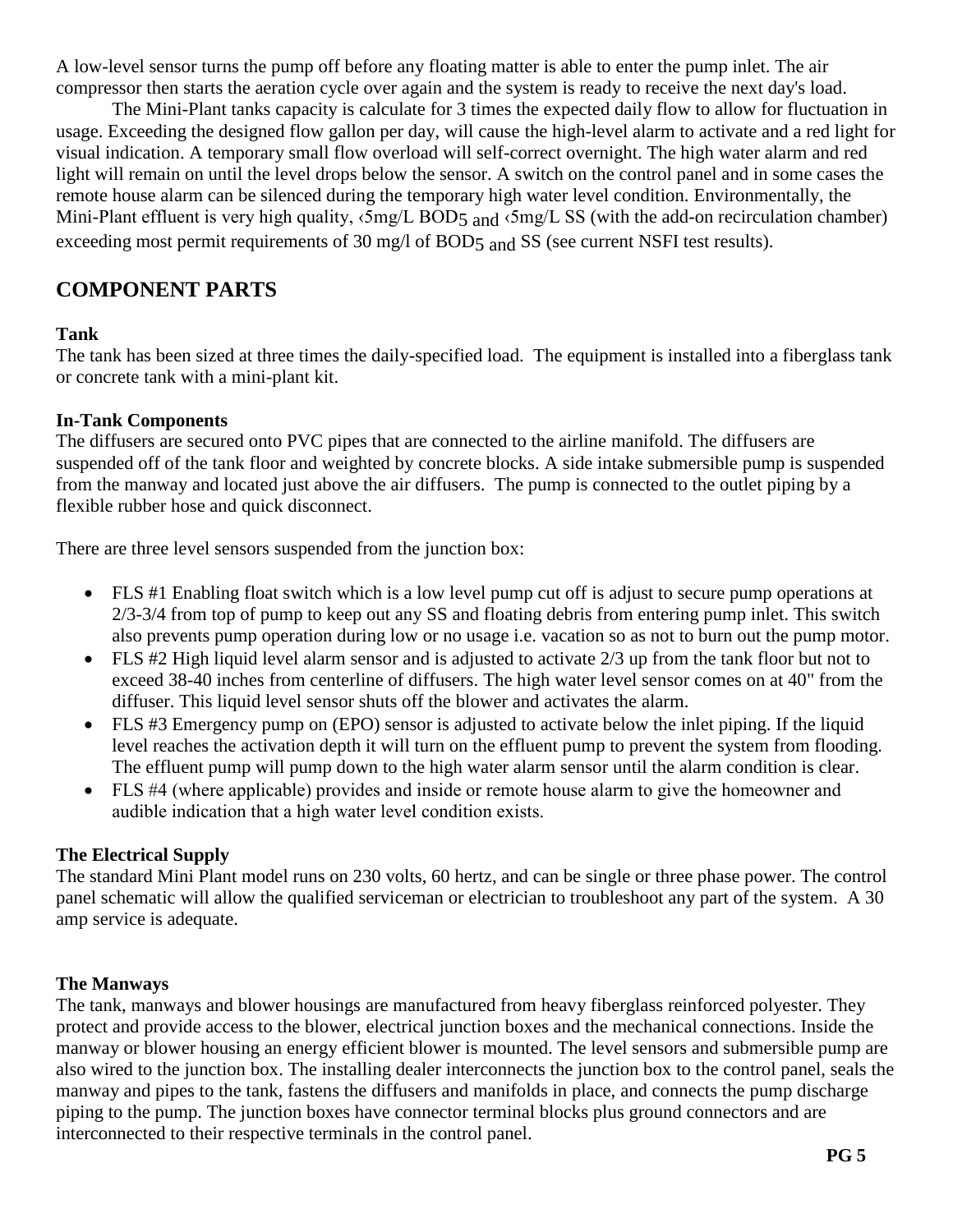#### **The Control Panel**

The panel box is both a UL and CSA approved type 3 enclosure suitable for outdoor/indoor mounting. A separate incoming power circuit breaker and box is attached. There is a 230-volts supply line, 115 volts control circuit, and a neutral and ground wire. The outside of the panel provides a visual indication of system's operation. Red lights indicate a fault, Amber lights indicate a component is in the standby mode and green indicates power to the controls or component running condition. Pump(s) or blower(s) operating condition is indicated in a vertical column and high water, alarm silence and power available in the last column. During daytime operation, the green power light is "on". The blower(s) operating green lights are "on" and the pump(s) yellow light is "on standby". At 2:00 AM the blower(s) are programmed to turn off and yellow light is "on standby", therefore at that time all mechanical components are in the standby mode and yellow lights are "on" for the next three (3) hour period. At 5:00 AM the pump green light comes "on" and runs until 6:00 AM or FS #1 turns it off, pump goes "on standby" and the blower(s) come back on "green lights" for the next twenty (20) hours. The panel should only be opened after disconnecting the circuit breaker and when the green power light is off. There are manual motor starters and switches, one for each pump and blower with overload protection.

The motor starting switches should be "on". If they are tripped "off", wait two minutes to reset. Continuous tripping can signal a wiring problem or motor malfunction. A buzzer alarm complete with silencing switch is also supplied. The switch may be turned "off" to silence the alarm buzzer, but the red alarm light will remain "on" until the problem is corrected. The Mini-Plant is controlled by a dual-function 24-hr timer. The basic program is 20 hours of aeration from 6:00 am until 2:00 a.m. the following morning, followed by three hours of a quiescent period. This allows the solids to settle to the lower portion of the tank. After the three hours of settling the decant pump operates from 5:00 am to 6:00 am pumping the effluent to its discharge location usually supplied by the installer.

For any Emergency situations please contact the manufacturer or service provider Aquarobic International, Inc. 800-WASTE-04 1-800-(927-8304)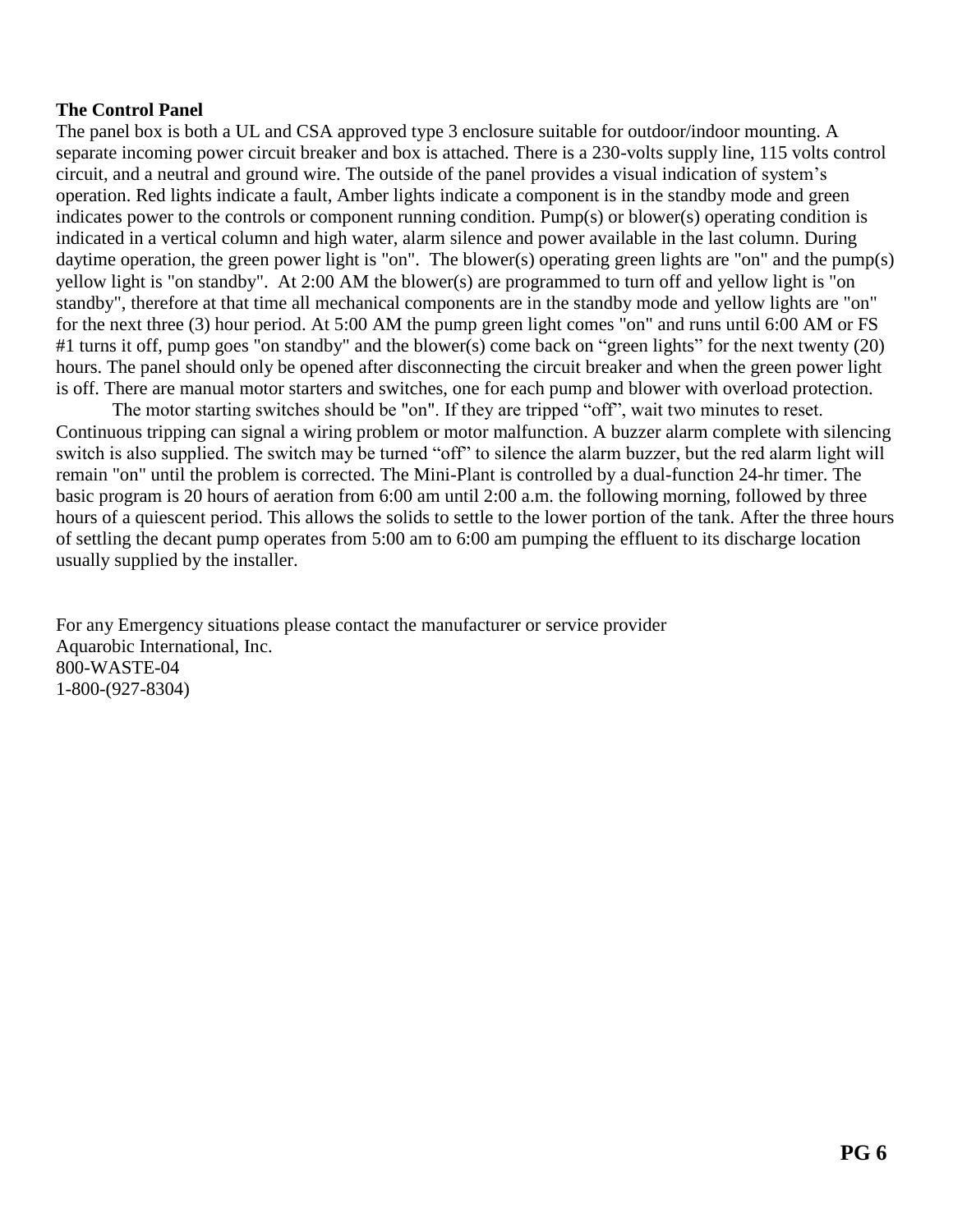## **ROUTINE MAINTENANCE**

NOTE: All maintenance procedures are meant to maintain optimum performance of the system and should be performed by qualified personnel only.

## **Routinely**

- Check light functions. Power available (green light), blower operating (green light) and pump stand by (amber light) are the normal indications. No red lights should be on.
- Observe any unusual noise such as a high pitch whine from the blower.
- Be contentious as to the disposal of non-biodegradable products such as paper towels, surface or baby wipes, feminine applicators, male contraceptives. Inform your guest and teenagers friends and parents. Small children like to watch the toys go round!
- Leaky toilets are the number one cause for high water alarms and cause a hydraulic overload to the disposal area.

## **Quarterly Routine (Scheduled 3rd & 9th month maintenance) BELOW BY SERVICE TECHNICIAN**

- Perform a visual indication for controls and check watertight integrity of control panel and system. Check clock settings and visual indications of terminal connections for an overheating condition this or may have occurred.
- Check the values of power supply and equipment power usage and record your readings.
- Replace the intake air filter for the blower it operates roughly 1800 hours between maintenance intervals.
- Check for foul odors and observe for any unusual noise. With the blower secured listen for water entry and determine the source.
- Wash the level sensors with garden hose (if available) and remove debris.
- Check for water marks inside the tank for repeated high level conditions.
- Check for foreign objects that are non-biodegradable products.
- Check for proper and even aeration.
- Check level senor operation.
- Check temperature of air compressor. If very hot check voltage at terminals 09 & 10 which should be  $230 V + -10%$ .
- Check for any loose connections and tighten.
- Note any maintenance performed and any indications that future problems may exist and provide the homeowner with a copy of your report.

## **Bi-Annual Routine (every 6 months and annually) BELOW ITEMS BY SERVICE TECHNICIAN ONLY**

- Perform the quarterly inspection
- Lift and clean discharge pump making sure inlet is clean and unobstructed.
- Back-wash pump with garden hose (if available)
- Replace pump & level sensors if needed
- Remove any large foreign floating objects.
- Sludge level in the tank should be measured. *Note: A settable solid testing is an inaccurate method due to the batching method of an SBR system. Concentration values will fluctuate with volume throughout the day.*

Ideally a full 2-3 hours would provide for actual discharge conditions however in the essence of time shut the blower off for 30 minutes to allow for settling. During this time clarity and separation should be observed at the rate of 1-2 inches. Should a scum layer exist create an opening using a gentle swirling action**.** If a sample port is provided it should be utilized. If the level is greater than 6" to 8" a pump-out is required.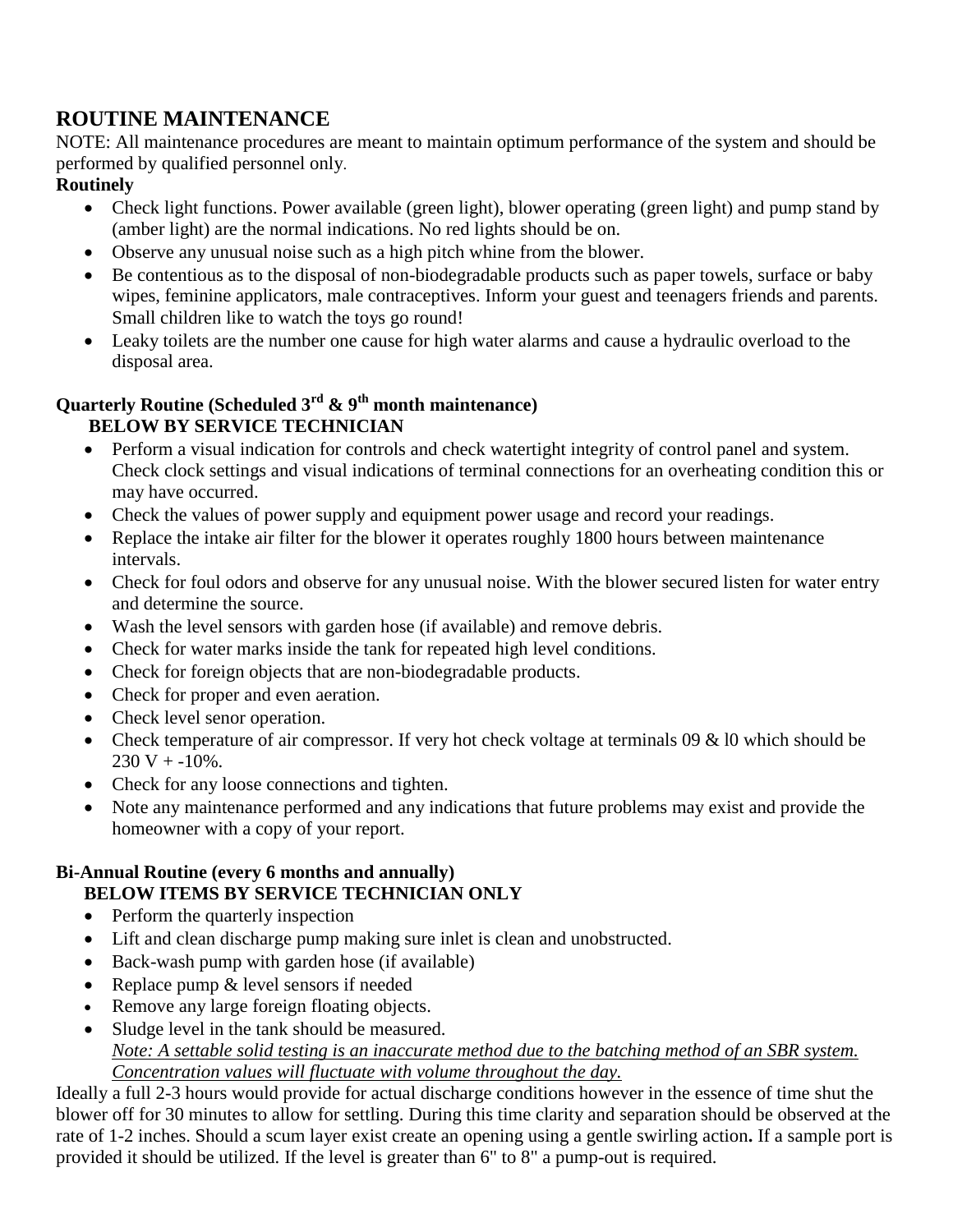## **The disposal area:**

The disposal area should be routinely checked for leakage, soft spots or any indications of breakout. Pending the disposal method used testing and evaluations must be performed by a certified individual as recognized by your local and state health officials at the intervals required.

This area could be custom-designed by your dealer in accordance with the local regulations for which an approval application to the health or environment authorities was made andyou should obtain a copy of this approval and installation drawing and maintained for your records.

## **EMERGENCY OPERATION**

## **High water alarm**

An audible alarm is provided in the control panel and remotely where applicable. This is the first indication a possible problem exist. The condition may exist due to high volume usage i.e. entertaining guest, heavy wash loads etc. The alarm should be silenced and the situation evaluated for possible cause. This is normally not a concern through fail safe features as described below the system will pump down should the level continue to rise. At no time should the high water level condition exist beyond 6:00 AM the following morning. Notify your service provider and a verbal assessment can be attained.

## **Flood Emergency and Fail-safe Features**

FLS #3 Emergency pump on (EPO) sensor is adjusted to activate below the inlet piping. If the liquid level reaches the activation depth it will turn on the effluent pump to prevent the system from flooding. The effluent pump will pump down to the high water alarm sensor until the alarm condition is clear.

## **Blower or pump fails (Service Tech Only)**

Check power breaker and motor starter making sure there are 230-volts going to the blower terminal 09 & 10 and 115V to contactor coil. Check power breaker and motor starter making sure there are 230-volts going to the pump motor starter and terminal 07 & 08 (when contactor is engaged) and 115V to contactor coil. If relay contactors are not engaging, check that the manual motor starters are in the "on" position and then check that there are 115 volts to the contactor magnetic coil. Check if the timer is running, and is set for proper time. If the timer, motor starter or contactor is malfunctioning, replace them.

For any Emergency situations please contact the manufacturer or service provider Aquarobic International, Inc. 800-WASTE-04 1-800-(927-8304)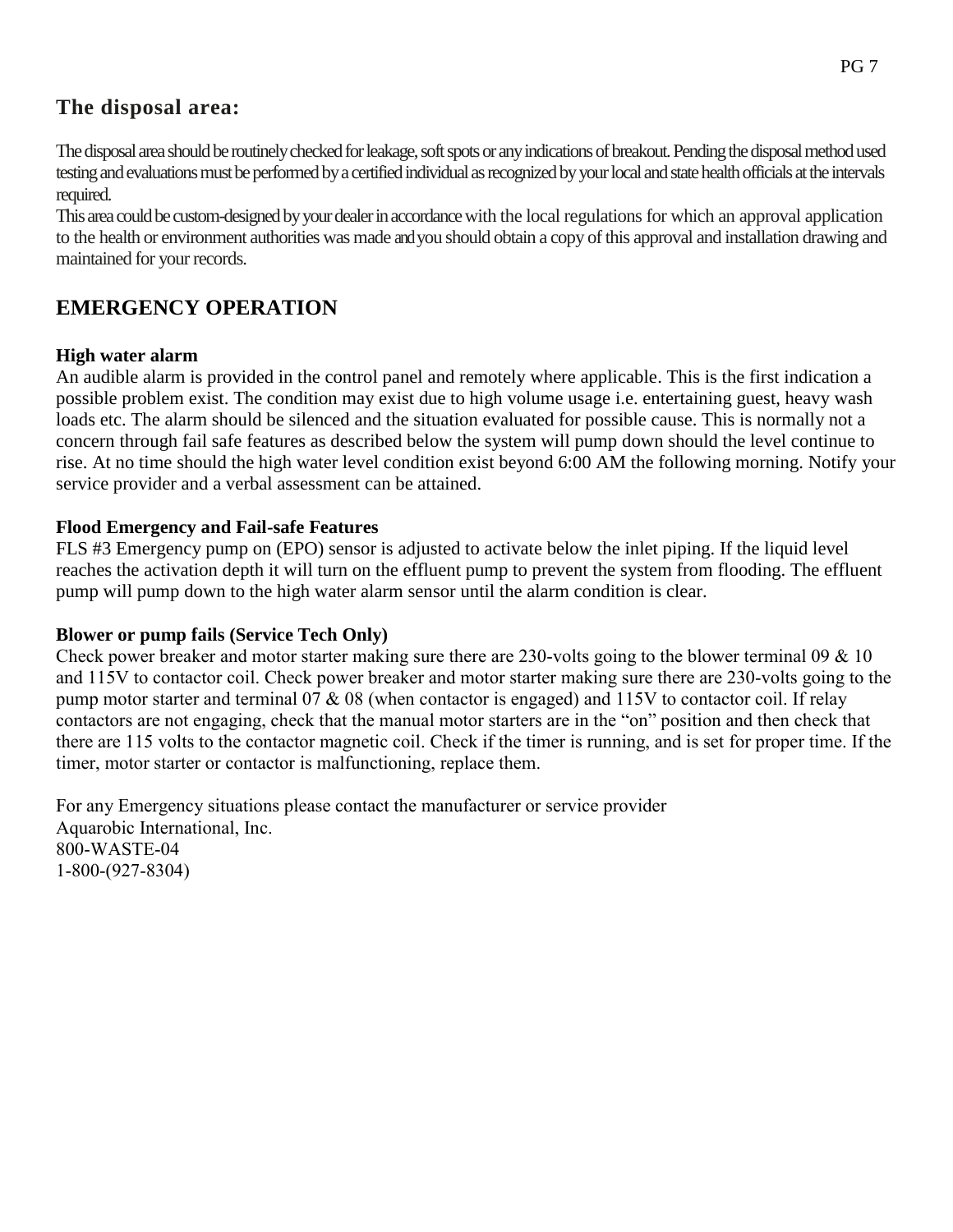# **Aquarobic' do's and don'ts (Quick Check List)**

- Use your system for disposal of all normal household wastewater.
- Your system has extra capacity to accept the temporary additional loading of parties, guests, etc.
- Leave power connected when leaving for a few days. System must be operating to maintain odor free, efficient operation.
- Your system will accept normal quantities of household cleaners, detergents, soaps, bleach, bluing, and toilet and sink cleaners, etc.
- Contact your Aquarobic dealer if you have any questions.

## **Aquarobic don'ts**

- **Do not** let roof water; sump pump water or surface run-off water enters your system.
- **Do not** allow leaky taps to discharge into the system. The additional load can be very large and will reduce the life of the disposal area.
- **Do not** remove protective covers or tops from your system unnecessarily.
- **Do not** use excessive quantities of bleach. Bleach is a disinfectant and in large quantities can upset the bacteria balance in your system.
- **Do not** put paintbrush cleaner, paint, motor oil, water softener chemical or caustic chemicals into your system. They should be disposed in an approved manner.
- **Do not** use septic tank chemicals i.e. Rid-X etc.
- **Do not**flush paper towels, disposable diapers, sanitary napkins, male contraceptive, surface or baby wipes, cigarette butts, dental floss, rubber, or plastic products down the *toilet.* The system will not digest them and they will cause blockage in the system piping.
- **Do not** be alarmed if an occasional item is discharged into the system.
- Do not shut off system during week if weekend cottage user.
- **Do not** discharge backwash from a water softener into the system.
- **Do not**turn the power off and continue to use system for a prolonged period of time.

## **Seasonal Shut down & Start-up (Where applicable)**

 Do not shut off power if absent for a few days or a few weeks. Since there is no incoming flow, only the air compressor will operate consuming very little power. For an extended absence, simply turn off the power. When returning simply turn the power back on, give the system a visual check, make sure system is running. (Clock will remain set with battery backup)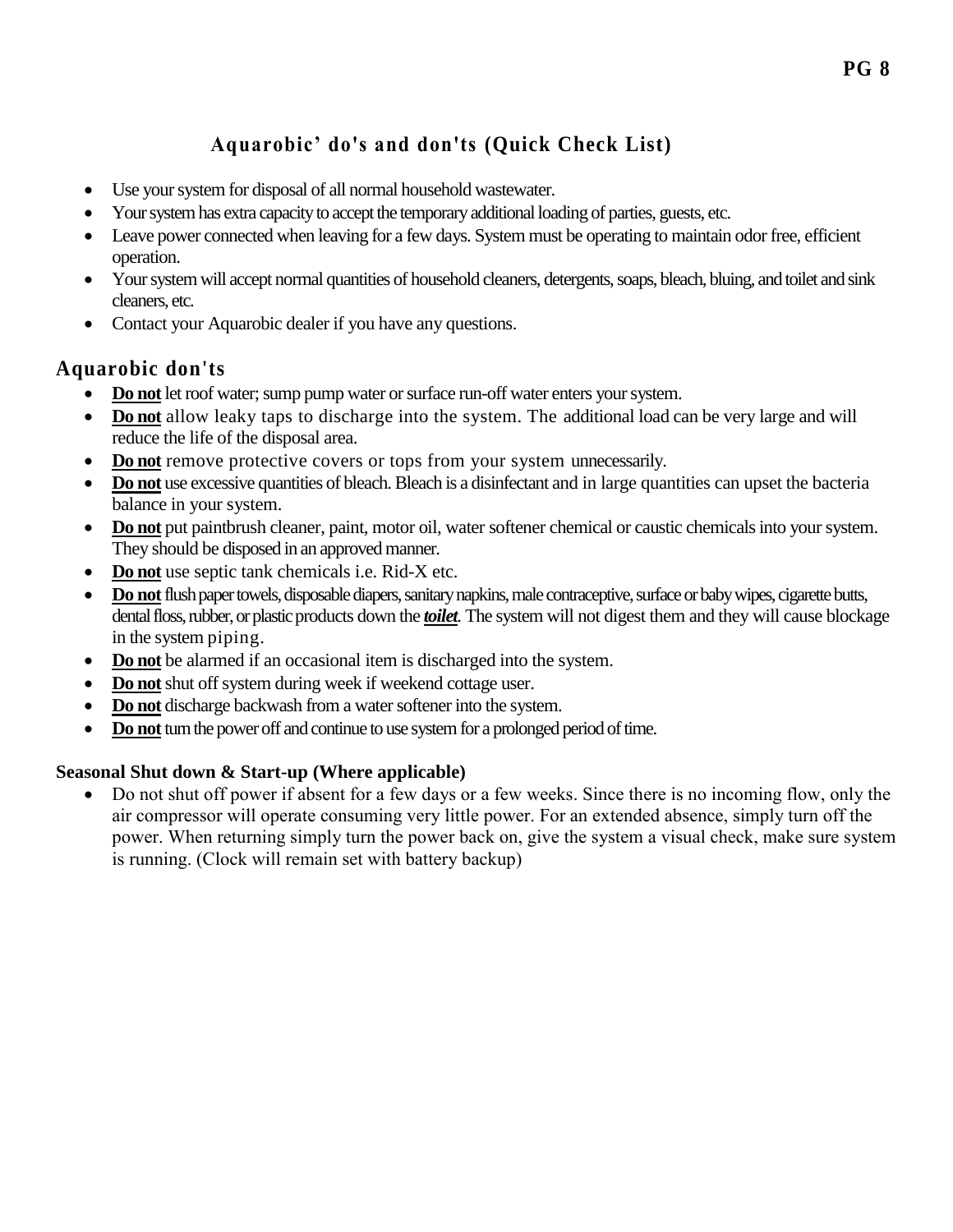## **AQUAROBIC INTERNATIONAL INC. FILTER BED RECOMENDED WATER LOVING TREES / SHRUBS / GROUND COVER**

Trees for Wet Soil Alder, European Ash, white Birch, river Buckeye, Ohio Hackberry Linden, American Magnolia, sweet bay Oak, pin Oak, swamp white Sycamore Walnut, black Willow Trees (BEST) Holly

Shrubs that Thrive in Wet Soils Alder Arrow wood Billiard Spirea Buttonbush **Chokeberry** Dogwoods (various) Elderberry Golden elder Hardhack Hydrangeas (various) Nannyberry **Spicebush** Swamp rose Willow

Winterberry holly

Ground Cover For moist Soil Forget-me-not Galax Lily-of-the-valley Partridgeberry Phlox Plantain-lily Sandwort, moss Siberian tea Star violet Swamp dewberry Wild Sweet William Wintergreen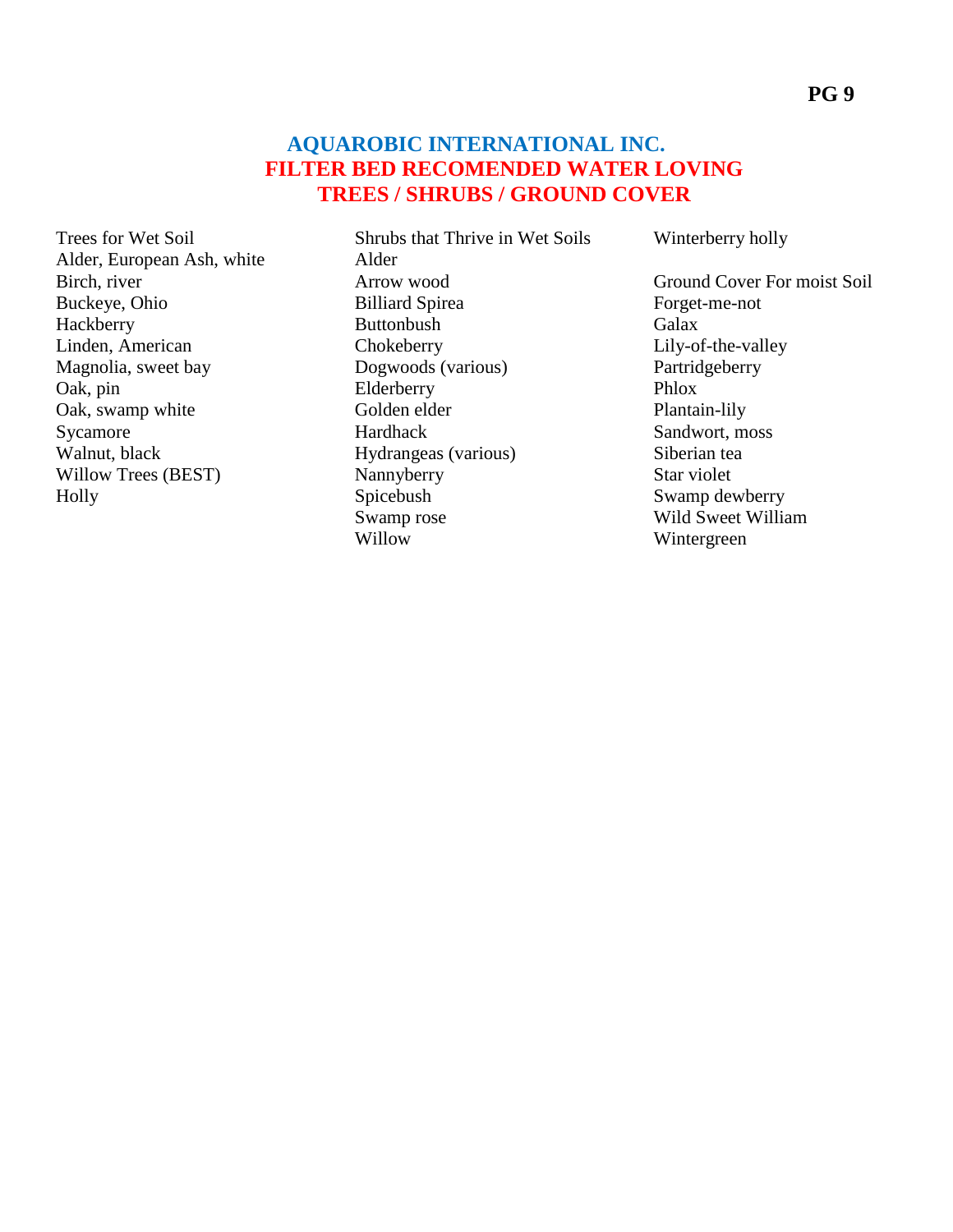# **Parts List**

| <b>Item</b> | <b>Description</b>                                              |
|-------------|-----------------------------------------------------------------|
| Blower      | Gast Regenerative air compressor Model R-3105-1 (or equivalent) |
| Pump        | Goulds pumps model is system dependent                          |
| 80000       | Complete manways & lids Manufacturer - Aquarobic                |
| 81000       | Complete control panels Manufacturer - Aquarobic                |
| 80206       | Diffuser assemblies Manufacturer - Aquarobic                    |
| 80205       | <b>Level Sensors</b>                                            |
| 80103       | Clock timer                                                     |
| 80105       | <b>Motor Starting Switch</b>                                    |
| 80106P      | Heater Coil Air compressor                                      |
| 80106P      | Heater Coil Pump                                                |
| 80107       | Current relay                                                   |
| 80108       | Relay socket                                                    |
| 80110       | <b>Buzzer Alarm</b>                                             |
| 80111       | Panel Light                                                     |
| 80112       | <b>Toggle Switch</b>                                            |
| 80113       | <b>Toggle Switch Boot Cover</b>                                 |
| 80109       | Breaker (15/30/50 amp.)                                         |
| 80200       | Air compressor air filters (5x5x10) Manufacturer - Aquarobic    |
| 81200       | Diffusers Foam (5x5x17) Manufacturer - Aquarobic                |
| 80216       | <b>Brass Locks</b>                                              |
| 80210       | Pipe & Fittings Manufacturer - various                          |
| 80213       | $1\frac{1}{2}$ & 2" rubber hose Manufacturer - Goodyear         |
| 80237       | Blower Capacitor 20 RAD Manufacturer - Gast                     |

## **SPARE PARTS LIST TO BE STOCKED BY DEALERS**

| Quantity | Description                                |
|----------|--------------------------------------------|
|          | Gast Blower Model R-3105-1 (or equivalent) |
|          | Goulds pump Model 1DW51C1EA                |
| Multiple | Level Sensor Manufacturer MDI              |
|          | Clock timer                                |
|          | Motor starting switch (Allen Bradley)      |
| Multiple | Air Intake filter 5x5x10" (Aquarobic)      |
|          | 20 RAD capacitor (Allen Bradley            |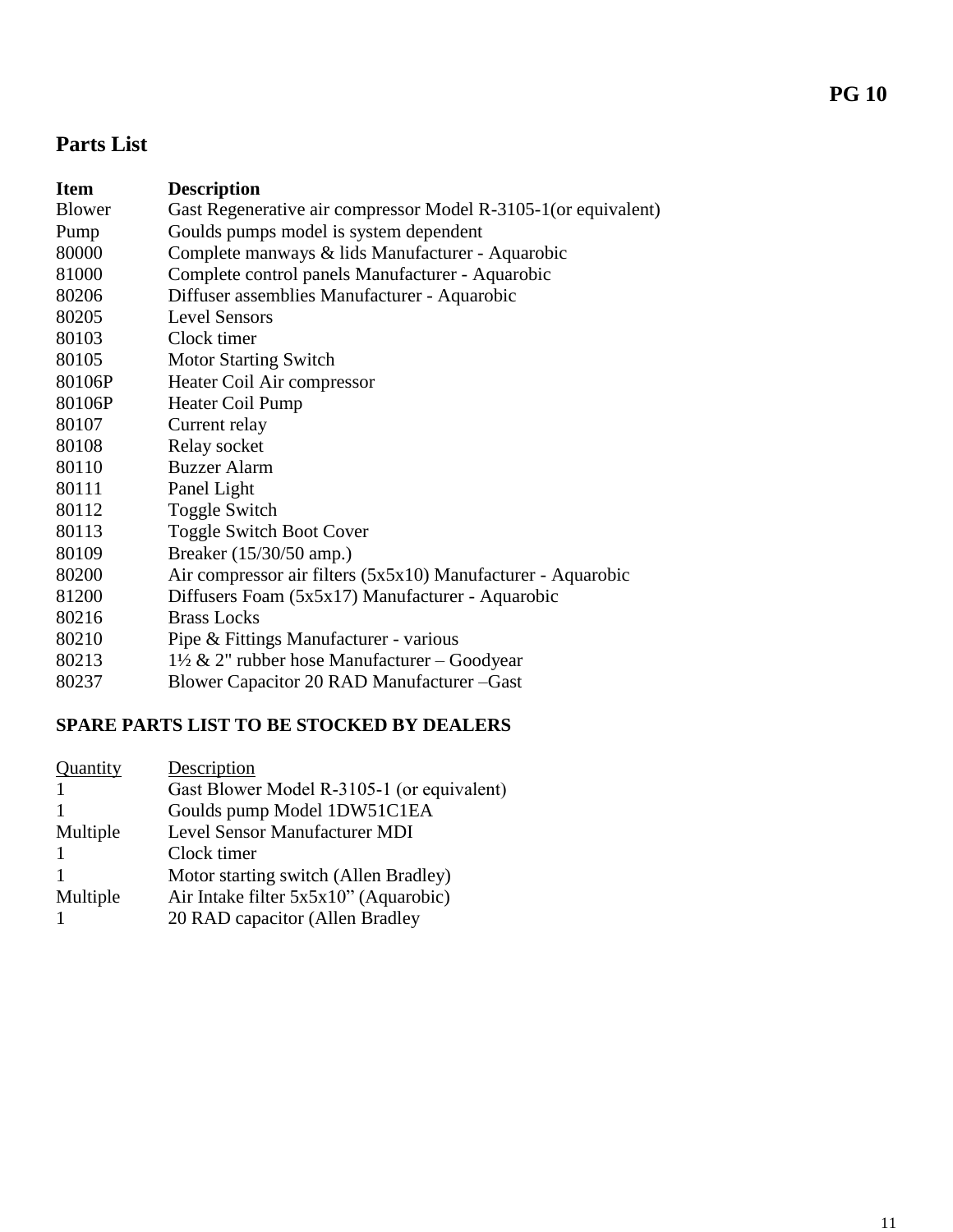## **WARRANTY**

**Aquarobic International Inc.** (Aquarobic) warrants the mechanical parts in each **Mini-Plant**, **Maxi-Plant**, and **Super-Maxi** Wastewater Treatment System (systems) when such systems are installed to Aquarobic's specifications, registered, and acknowledged by Aquarobic to be free from defects in material and workmanship in normal use and service.

**Aquarobic's sole obligation** under this warranty is limited to repairing or exchanging any component parts, F.O.B. factory, that in Aquarobic's judgment show evidence of defects provided that said component parts are returned through an authorized Aquarobic Dealer or representative, transportation prepaid, within twenty-four (**24**) months from the date of installation. NSFI listed Aquarobic Mini-Plant Wastewater Treatment Systems' component parts shall be covered under these same terms for twenty-four (**24**) months from the date of installation.

**This warranty applies only to** equipment supplied by Aquarobic and does not include any portion of the household plumbing, drainage, or disposal system. In no event shall Aquarobic be responsible for delay or damages of any kind or character resulting from or caused directly or indirectly by defective components or materials.

**The liability of Aquarobic is limited** to the replacement of the defective component parts and Aquarobic shall not be liable for any labor involved during the removal or replacement of its equipment, nor for the subsequent transportation or handling of any component parts thereof. In no case will Aquarobic be liable for loss incurred because of interruption of service or for consequential damages, labor, or other expense required repairing defective units, nor shall this constitute a cause for the cancellation of the contract of purchase and sale.

**Aquarobic reserves the right to revise**, change, or modify the construction and design of the Aquarobic Wastewater Treatment Systems, or any component parts thereof without incurring any obligation to make such changes or modifications in the above mentioned equipment. Aquarobic also reserves the right in making replacements of component parts under this warranty to furnish a component part, which in Aquarobic's judgment is equivalent to the parts replaced.

**Occasional service may be required** for systems, which is not a result of defect in material or workmanship in the product, but is due to causes beyond Aquarobic's control. Service charges (parts and labor) necessitated, or damage resulting from such events, is not covered by this warranty, and is not assumed by Aquarobic. Such events may include, but are not limited to **(a)** accident, alteration, improper use, abuse, or tampering; **(b)** failure to follow installation instructions; **(c)** damage due to defective power supply or faulty installation.

This warranty is, and the owner of said Aquarobic Wastewater Treatment System agrees that it shall be, in lieu of all other warranties, express or implied, including warranties of merchantability of fitness, and of all other obligations or liabilities on Aquarobic's part with respect to the **Mini-Plant**, **Maxi-Plant**, or **Super-Maxi** Wastewater Treatment Systems. No dealer or any other person is authorized or permitted to make any other contract or assume for Aquarobic any other obligations or liabilities not strictly in accordance with the provisions of this warranty.